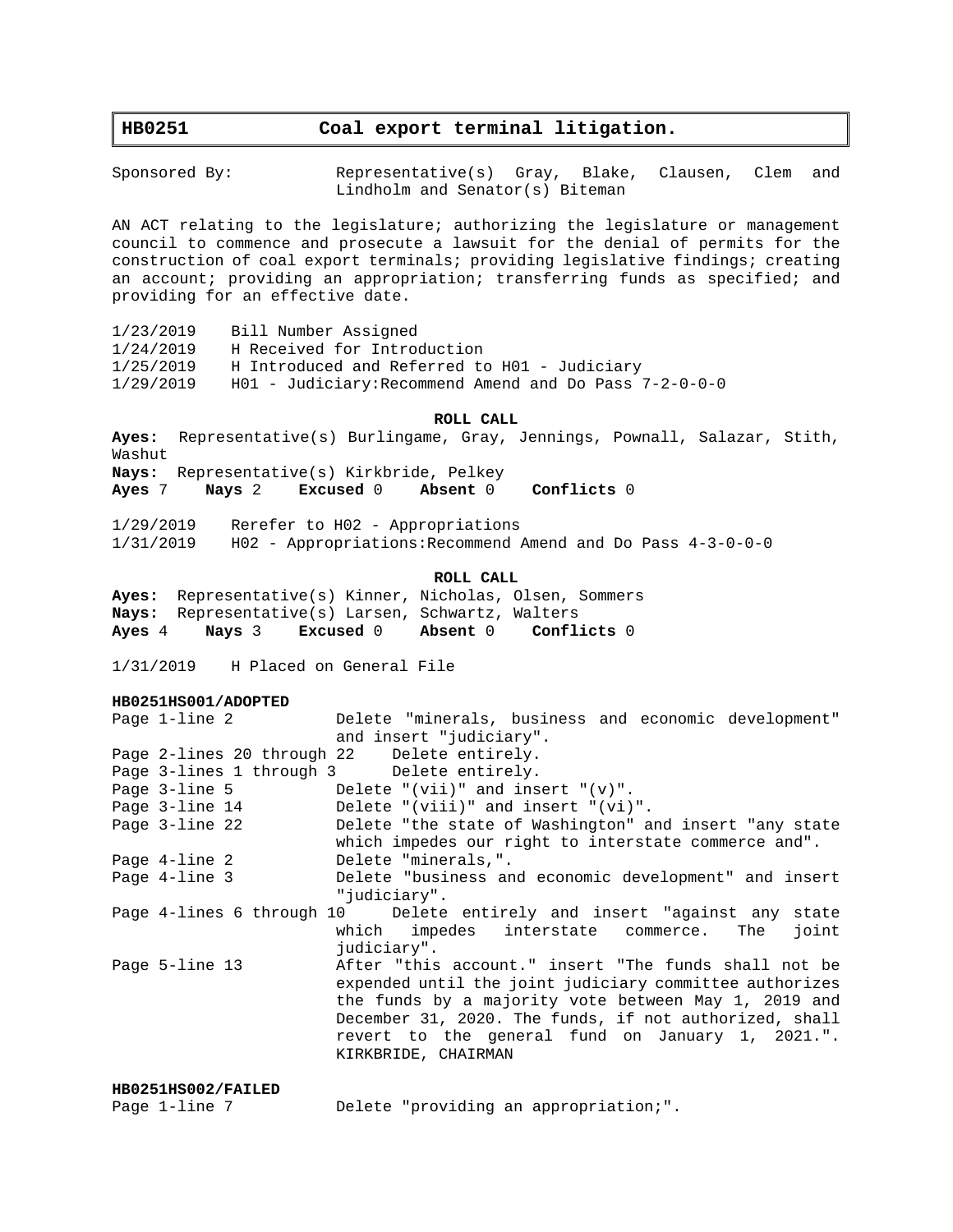| Page 5-line 11 |  |                  |  | After "account." delete balance of line.   |  |
|----------------|--|------------------|--|--------------------------------------------|--|
| Page 5-line 12 |  | Delete entirely. |  |                                            |  |
| Page 5-line 13 |  |                  |  | Delete "this account.". NICHOLAS, CHAIRMAN |  |

**HB0251HW001/ADOPTED**

|        | Page 1-line 1  | Delete "authorizing" and insert "requiring".        |
|--------|----------------|-----------------------------------------------------|
|        | Page 1-line 3  | After "to" insert "study whether the legislature    |
|        |                | should".                                            |
|        | Page 1-line 5  | After "findings;" delete balance of line.           |
|        | Page 1-line 6  | Delete line through "specified;".                   |
|        | Page 3-line 7  | Delete "unconstitutional".                          |
|        | Page 3-line 8  | Delete "is" and insert "may be".                    |
|        | Page 3-line 17 | Delete "the unconstitutional".                      |
|        | Page 3-line 19 | Delete "has" and insert "may have".                 |
| Page 4 |                | Delete entirely including the first House standing  |
|        |                | committee amendment (HB0251HS001/A) to these lines. |

Page 5-lines 1 through 8 Delete entirely and insert:

"(b) The joint judiciary interim committee shall conduct a study during 2019 interim on the feasibility of and the costs and benefits of the legislature commencing and prosecuting a lawsuit for damages or declaratory relief against any state that has impeded Wyoming's right to interstate commerce to export Wyoming coal. The committee shall consider whether the legislature should commence and prosecute a lawsuit and report its recommendation to the legislature by December 1, 2019.".

| Page 5-lines 10 | Delete "3." and insert "2.".                                      |
|-----------------|-------------------------------------------------------------------|
| Page 5-line 13  | Delete the first House standing committee amendment               |
|                 | (HB0251HS001/A) to this line and delete<br>"are<br>continuously". |
| Page 5-line 14  | Delete line through "and".                                        |
| Page 5-line 16  | Delete "under this act" and insert "for damages or                |
|                 | declaratory relief against any state that has impeded             |
|                 | Wyoming's right to interstate commerce to export                  |
|                 | Wyoming coal"; after "expenses." insert "Funds within             |
|                 | the account shall not be expended without further                 |
|                 | legislative appropriation.".                                      |
| Page 6-line 1   | Delete "4." and insert "3.". GRAY                                 |

| 2/4/2019 |  | H COW:Passed                      |  |
|----------|--|-----------------------------------|--|
| 2/5/2019 |  | H 2nd Reading: Passed             |  |
| 2/6/2019 |  | H 3rd Reading: Passed 49-10-1-0-0 |  |

### **ROLL CALL**

**Ayes:** Representative(s) Barlow, Blackburn, Blake, Brown, Burkhart, Burlingame, Clausen, Clem, Clifford, Crank, Duncan, Edwards, Eklund, Eyre, Flitner, Furphy, Gray, Greear, Haley, Hallinan, Harshman, Henderson, Hunt, Jennings, Kinner, Larsen, Laursen, Lindholm, Loucks, MacGuire, Miller, Newsome, Nicholas, Obermueller, Olsen, Paxton, Piiparinen, Pownall, Salazar, Simpson, Sommers, Stith, Styvar, Tass, Washut, Western, Wilson, Winter, Zwonitzer **Nays:** Representative(s) Connolly, Dayton-Selman, Freeman, Kirkbride, Pelkey,

Roscoe, Schwartz, Sweeney, Walters, Yin

**Excused:** Representative Northrup

**Ayes** 49 **Nays** 10 **Excused** 1 **Absent** 0 **Conflicts** 0

| 2/8/2019  | S Received for Introduction                              |
|-----------|----------------------------------------------------------|
| 2/11/2019 | S Introduced and Referred to S09 - Minerals              |
| 2/19/2019 | $S09$ - Minerals:Recommend Amend and Do Pass $4-1-0-0-0$ |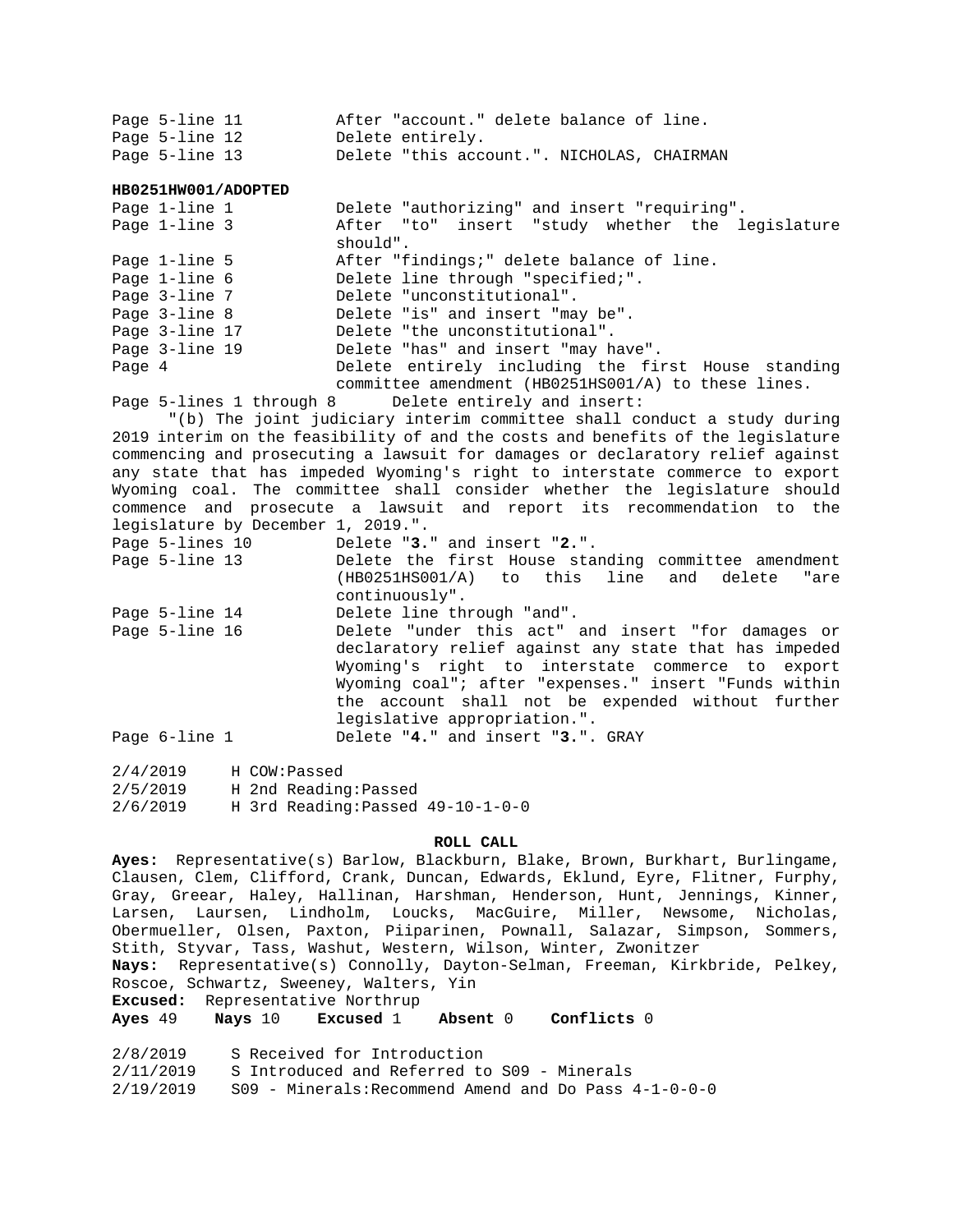## **ROLL CALL**

**Ayes:** Senator(s) Anderson, Biteman, Coe, Wasserburger **Nays:** Senator Rothfuss

**Ayes** 4 **Nays** 1 **Excused** 0 **Absent** 0 **Conflicts** 0

2/19/2019 Rerefer to S02 - Appropriations 2/20/2019 S02 - Appropriations:Recommend Do Pass 5-0-0-0-0

**ROLL CALL**

**Ayes:** Senator(s) Agar, Bebout, Gierau, Hicks, Kinskey **Ayes** 5 **Nays** 0 **Excused** 0 **Absent** 0 **Conflicts** 0

2/20/2019 S Placed on General File

| HB0251SS001/ADOPTED | (TO ENGROSSED COPY)                                                       |
|---------------------|---------------------------------------------------------------------------|
| Page 3-line 17      | Delete "joint judiciary interim committee" and insert                     |
|                     | "legislature".                                                            |
| Page 3-line 18      | After "during" insert "the".                                              |
| Page 3-line 22      | Delete "committee" and insert "management council".<br>ANDERSON, CHAIRMAN |

| HB0251SW001/ADOPTED  | (TO ENGROSSED COPY)                                                     |
|----------------------|-------------------------------------------------------------------------|
| Page 1-line 6        | After "appropriation;" insert "transferring funds as<br>$spectfied."$ . |
| Page 4-line 4        | After "Section 2." insert "(a)".                                        |
| Page 4-after line 16 | Insert:                                                                 |

"(b) Of the general fund appropriation to the governor's office under 2014 Wyoming Session Laws, Chapter 26, Section 334(h) for purposes specified in 2014 Wyoming Session Laws, Chapter 26, Section 334(k)(i), reappropriated under 2016 Wyoming Session Laws, Chapter 31, Section 303(f), including appropriations specified for activities associated with promotion or litigation related to coal ports and further reappropriated under 2018 Wyoming Session Laws, Chapter 134, Section 303(f), ninety-nine thousand five hundred forty-two dollars (\$99,542.00), or as much thereof as is available shall be transferred to the coal export terminal litigation account created in subsection (a) of this section. The state auditor shall execute this transfer, if any, not later than April 1, 2019. The general fund appropriation in subsection (a) of this section shall be reduced by an amount equal to the total transfer, if any, under this section.". KINSKEY, BEBOUT, AGAR, GIERAU, HICKS

#### **HB0251SW002/ADOPTED (TO ENGROSSED COPY)**

Delete the Senate standing committee amendment (HB0251SS001/AE) entirely and further amend as follows: Page 1-line 1 Delete "requiring the joint". Page 1-line 2 Delete entirely. Page 1-line 3 Delete "should" and insert "authorizing the legislature or management council to". Page 3-lines 17 through 23 Delete entirely.

Page 4-lines 1 and 2 Delete entirely and insert:

"(b) Notwithstanding W.S.  $9-1-603(a)(i)$  and  $28-8-114(b)$ , the legislature, by a majority vote of the members of both houses when in session, or management council, by a majority vote of its members during the interim, may commence and prosecute an action for damages or declaratory relief against any state or other state entity that has impeded Wyoming's right to interstate commerce to export Wyoming coal. The legislature may, by resolution, direct the management council to prosecute the action. The legislature or management council may retain private counsel to commence and prosecute the action.". BITEMAN, BEBOUT